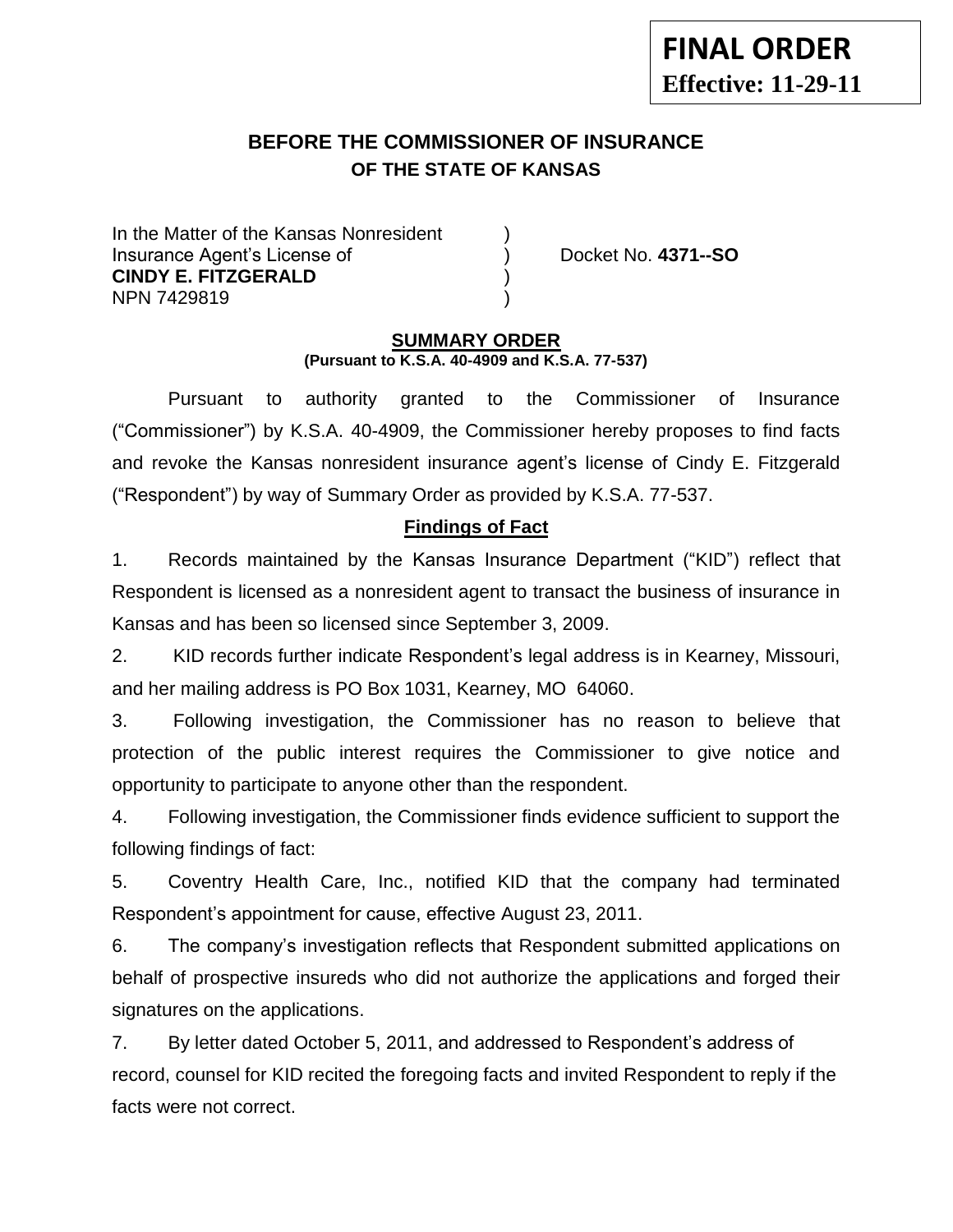8. On October 17, 2011, the letter was returned with a postal service notation that forwarding time had expired and a forwarding address.

9. On October 18, 2011, counsel for KID mailed a second letter to the forwarding address and requested a response by October 28, 2011.

10. To date, Respondent has not replied, and the letter has not been returned. Thus, the facts are deemed undisputed.

## **Applicable Law**

11. K.S.A. 2010 Supp. 40-4909(a) provides, in relevant part:

"The commissioner may deny, suspend, revoke or refuse renewal of any license issued under this act if the commissioner finds that the applicant or license holder has: . . .

(2) Violated: (A) Any provision of chapter 40 of the Kansas Statutes Annotated, and amendments thereto, or any rule and regulation promulgated thereunder; . . . .

(8) Used any fraudulent, coercive, or dishonest practice, or demonstrated any incompetence, untrustworthiness or financial irresponsibility in the conduct of business in this state or elsewhere. . . .

(10) Forged another person's name to an application or other document related to an insurance transaction." K.S.A. 2010 Supp. 40-4909(a).

12. K.A.R. §40-7-9(f) requires a licensed agent to report to the Commissioner within 30 days each change of residential address.

13. In addition, the Commissioner may revoke any license issued under the Insurance Agents Licensing Act if the Commissioner finds that the interests of the insurer or the insurable interests of the public are not properly served under such license. K.S.A. 40-4909(b).

### **Conclusions of Law**

14. The Commissioner has jurisdiction over Respondent as well as the subject matter of this proceeding, and such proceeding is held in the public interest.

15. The Commissioner finds, based on the facts contained in paragraphs 7 and 8, that Respondent's license may be revoked pursuant to K.S.A. 40-4909(a)(2)(A)

2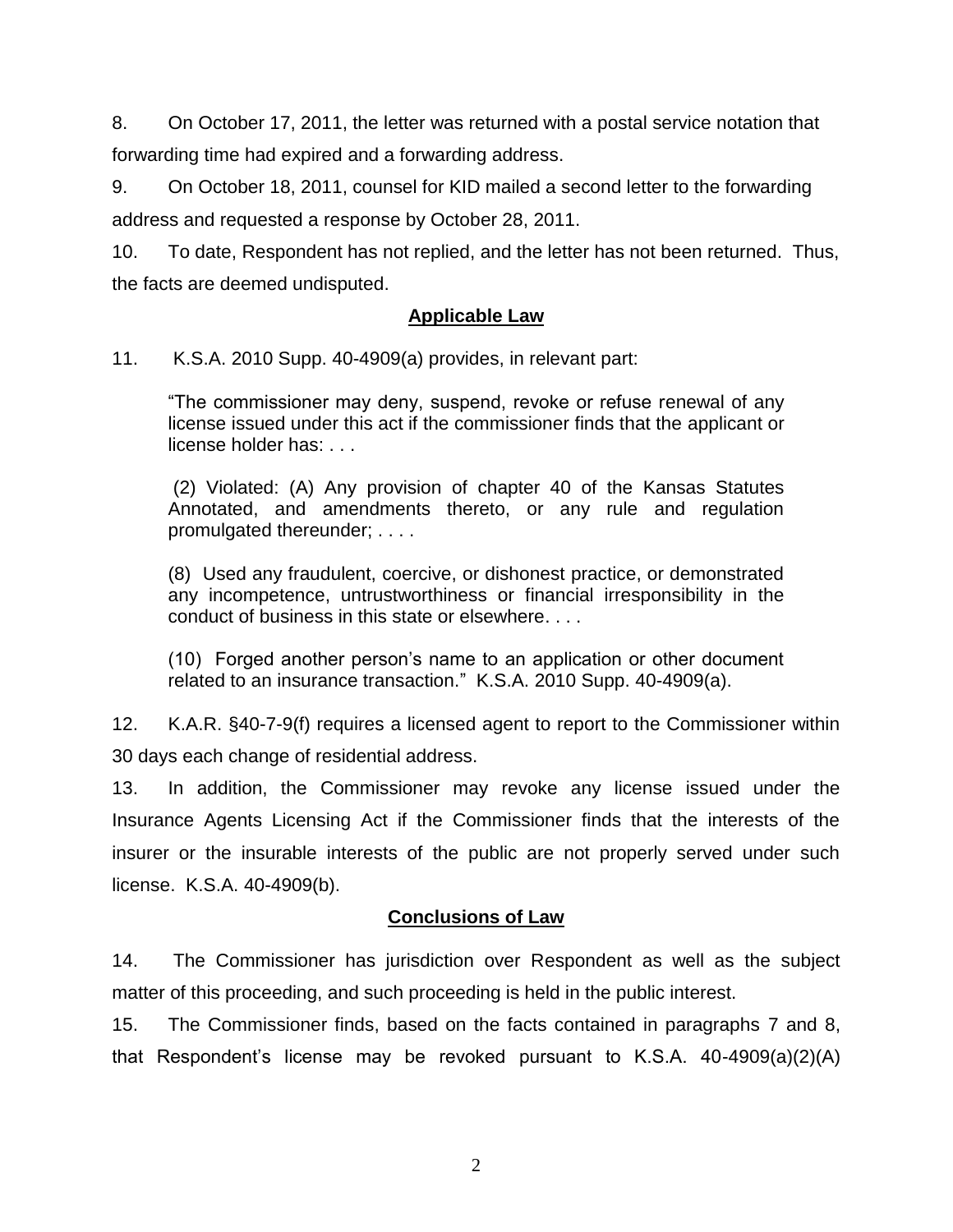because Respondent has violated K.A.R. §40-7-9(a) by failing to report a change of address.

16. The Commissioner finds, based on the Coventry investigation report, that Respondent's license may be revoked pursuant to K.S.A.  $40-4909(a)(8)$  and  $(a)(10)$ because Respondent has forged signatures on applications and used a fraudulent or dishonest practice in the course of doing insurance business.

17. Based on the foregoing findings, the Commissioner concludes that sufficient grounds exist for the revocation of Respondent's insurance agent's license pursuant to K.S.A. 40-4909(a).

18. The Commissioner further concludes Respondent's license may be revoked pursuant to K.S.A. 40-4909(b) because such license is not properly serving the interests of the insurer and the insurable interests of the public.

19. Based on the facts and circumstances set forth herein, it appears that the use of summary proceedings in this matter is appropriate, in accordance with the provisions set forth in K.S.A. 77-537(a), in that the use of summary proceedings does not violate any provision of the law, the protection of the public interest does not require the KID to give notice and opportunity to participate to persons other than Respondent, and after investigation, KID believes in good faith that the allegations will be supported to the applicable standard of proof.

#### **Policy to be Served**

Before issuing an insurance agent license, the Commissioner must determine that the applicant is qualified and has not committed any act that would be grounds for denial, suspension, or revocation. K.S.A. 40-4905(b). Further, the Commissioner may revoke any license issued under the Insurance Agents Licensing Act if the Commissioner finds that the interests of the insurer or the insurable interests of the public are not properly served under the license. K.S.A. 40-4909(b). Thus, the Commissioner is charged with safeguarding the security and integrity of the insurance business and protecting insurance consumers by licensing, or continuing to license, persons or entities to sell, solicit, or negotiate insurance in the State of Kansas only if their conduct indicates they are both qualified and trustworthy. The following action is both necessary and sufficient to serve that purpose.

3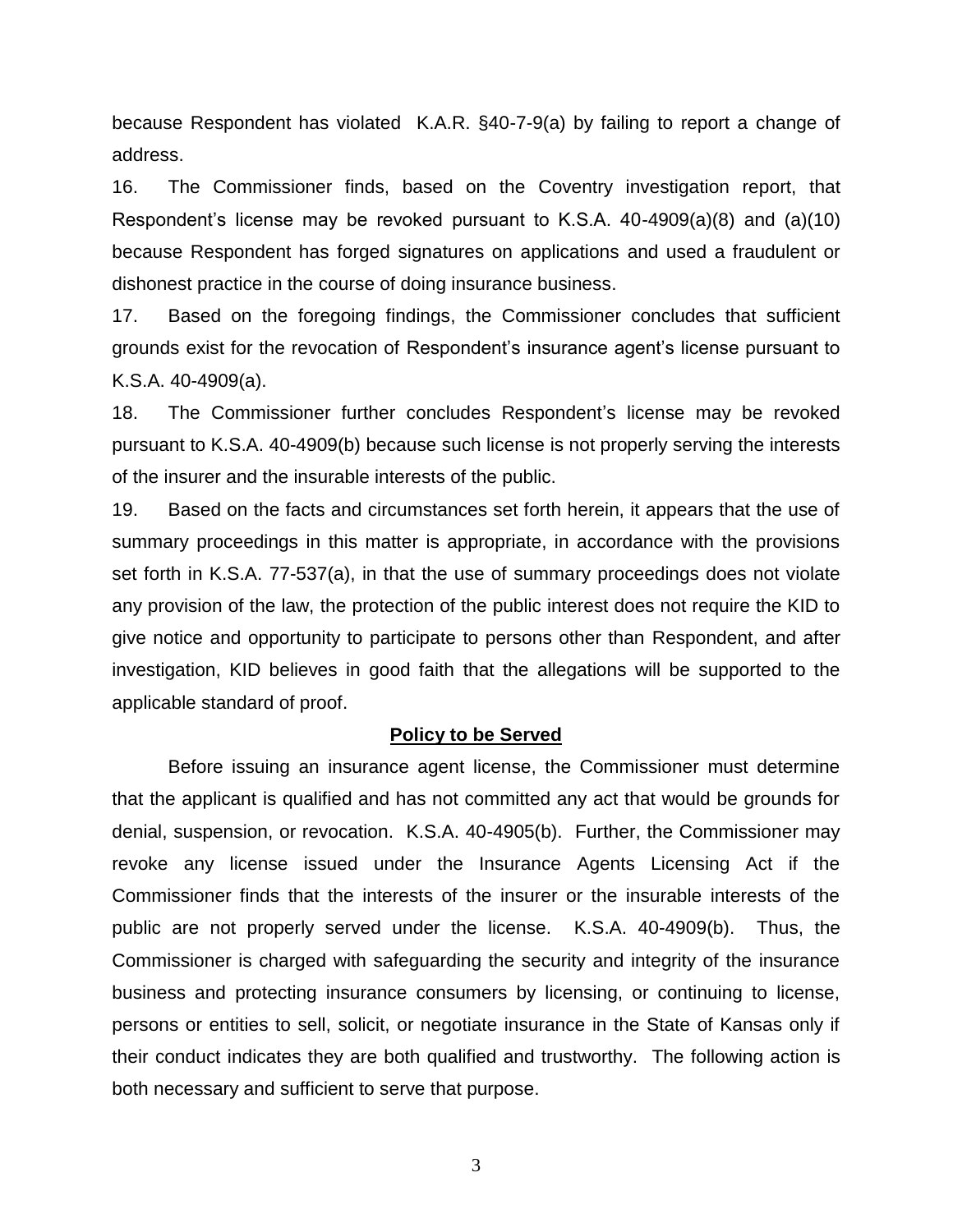**IT IS THEREFORE ORDERED BY THE COMMISSIONER OF INSURANCE THAT** the Kansas nonresident insurance agent's license of **CINDY E. FITZGERALD** is hereby **REVOKED. It is further ordered,** that **CINDY E. FITZGERALD** shall **CEASE and DESIST** from the sale, solicitation, or negotiation of insurance, doing any act toward the sale, solicitation, or negotiation of insurance, and/or receiving compensation deriving from the sale, solicitation, or negotiation of insurance conducted on and after the effective date of this order.

# **IT IS SO ORDERED THIS \_\_\_\_7th\_\_\_\_ DAY OF NOVEMBER 2011, IN THE CITY OF TOPEKA, COUNTY OF SHAWNEE, STATE OF KANSAS.**



\_/s/ Sandy Praeger\_\_\_\_\_\_\_\_\_\_\_\_\_\_\_\_ Sandy Praeger Commissioner of Insurance

BY:

| _/s/ Zachary J.C. Anshutz |  |
|---------------------------|--|
| Zachary J.C. Anshutz      |  |
| <b>General Counsel</b>    |  |

### **NOTICE OF RIGHTS TO HEARING AND REVIEW**

**Within fifteen (15) days of the date of service of this Summary Order, Respondent** may submit a written request for a hearing pursuant to K.S.A. 77-537 and K.S.A. 77-542. Any request for a hearing should be addressed to the following:

Zachary J.C. Anshutz, General Counsel Kansas Insurance Department 420 S.W.  $9<sup>th</sup>$  Street Topeka, Kansas 66612